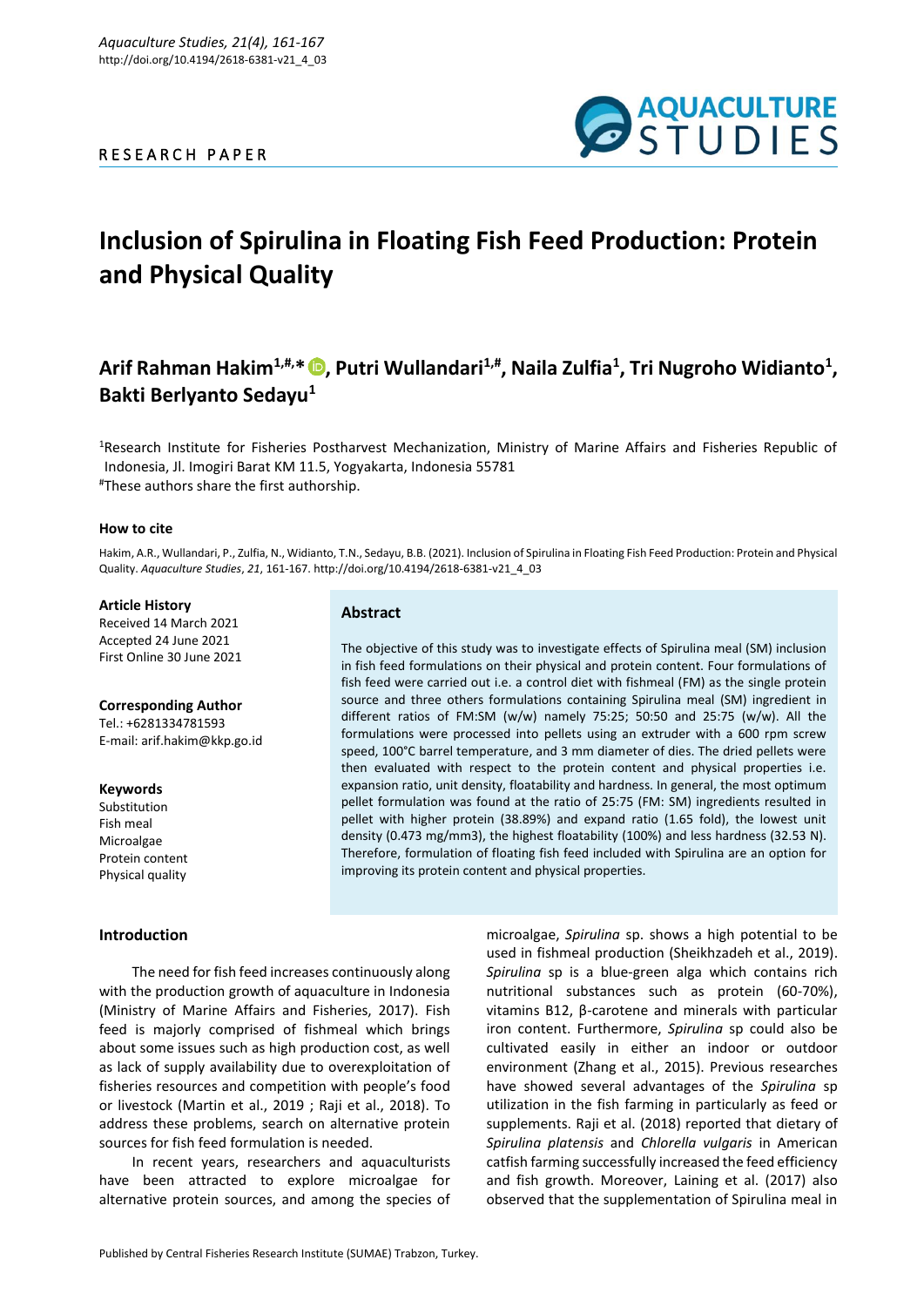the pre-maturation diet of tiger shrimp noticeably improved their biomass. Study by Khanzadeh et al. (2016) showed that utilization of Spirulina in fish feed production has not economically feasible yet for the fishmeal replacement, but it compensates as reproductive performance promoter, increased eggs viability and survival rate of larvae, as well as increased feeding efficiency and protein and fat retention in some fish farming (Nainggolan et al., 2015; Bambang et al., 2012).

Most of studies on Spirulina inclusion in fish feed were focused on the nutritional properties' aspects and its influence to the fish growth. Nevertheless, its effects on the physical characteristics of the fish feed produced have not been reported yet, particularly when Spirulina meal is incorporated into floating fish feed formulation. Reported by Hakim, et al., 2019)that the production of floating fish feed was affected by gelatinization process in the extruders whereby its ingredients primarily consist of protein, starch, fat and water. They would experience a complex process during manufacture. Thereof, when attempting to replace or change the fishmeal levels in floating fish feed, both alternative high protein meals and combined starch–protein sources should be taken into consideration (Kraugerud et al., 2011).

The addition of Spirulina in floating fish feed formulation may find new challenges in particularly during the extrusion process. This may be caused by the interruption of starch gelatinization process by the Spirulina addition, and eventually lipid-amylose complexes can also be formed, sparking the crystallization of V-type structures (Martínez-Sanz et al., 2018). Therefore, this study investigates the effect of Spirulina meal as ingredients on the protein content and physical characteristics of the floating fish feed produced by using extrusion method.

Fish feed ingredients consist of fishmeal, spirulina meal, soybean meal, corn flour and tapioca flour. Fishmeal was purchased from PT Central Proteina Prima (Indonesia). Spirulina meal, a dried microalga of *Spirulina sp*., was obtained from PT Polaris Indonesia. While other ingredients such as soybean meal (Hasil Bumiku Brand), corn (Maizenaku Brand) and tapioca flour (Produced by Rose Brand PT. Budi Acid Jaya) purchased from supplier feed shop locally. The proximate chemical compositions of the ingredients are listed in Table 1.

Four different fish feed formulations were prepared as presented in Table 2 including a control diet containing fishmeal as the single protein source and three other diets formulations containing Spirulina meal ingredients with various level of addition to partially replaced the fishmeal content. A one kg from each formulation was added with 250 g of water and mixed using a Stand Twin Shaft mixer (Trisonic T-1505) for 20 minutes. The mixtures were allowed to stand for an hour to obtain moist stability. The formulations were then extruded in a counter-rotating twin-screw extruder which was adjusted at 600 rpm, and a 100°C barrel temperature with a  $\varnothing$  3 mm die outlet. The extruder is designed by Hakim et al. (2020). The extruded formulations were cut into a 0.5 - 1 cm extrudate and cooled to room temperature. After that, they were dried in a rotary dryer  $(\pm 40^{\circ}C)$  until the moisture content reached around 10 - 12% (wet basis). Sampling on the fish feed pellets was taken after a steady-state condition was reached (approximately 30 min) and the representative samples were prepared for further analysis.

| Ingredients    | Protein (%) | Lipid (%) | Ash (%) | Moisture (%) |
|----------------|-------------|-----------|---------|--------------|
| Spirulina meal | 67.99       | 0.01      | 7.17    | 5.86         |
| Fishmeal       | 61.37       | 2.83      | 19.13   | 8.59         |
| Corn flour     | 8.80        | 6.40      | 2.15    | 10.98        |
| Soybean meal   | 45.55       | 9.68      | 6.42    | 9.41         |
| Tapioca flour  | 0.50        | 0.30      | 0.20    | 9.67         |

**Tabel 1**. Chemical composition of feedstuff

**Table 2**. Feed ingredients, formulations and nutrients composition

|                 |         | Ratio<br>Fishmeal: Spirulina meal |       |       |
|-----------------|---------|-----------------------------------|-------|-------|
| Ingredients (%) | Control |                                   |       |       |
|                 |         | 75:25                             | 50:50 | 25:75 |
| Fishmeal        | 38.0    | 28.5                              | 19.0  | 9.5   |
| Spirulina meal  | 0.0     | 9.5                               | 19.0  | 28.5  |
| Corn flour      | 22.0    | 22.0                              | 22.0  | 22.0  |
| Soybean meal    | 22.0    | 22.0                              | 22.0  | 22.0  |
| Tapioca flour   | 18.0    | 18.0                              | 18.0  | 18.0  |
| Add water (ml)  | 250     | 250                               | 250   | 250   |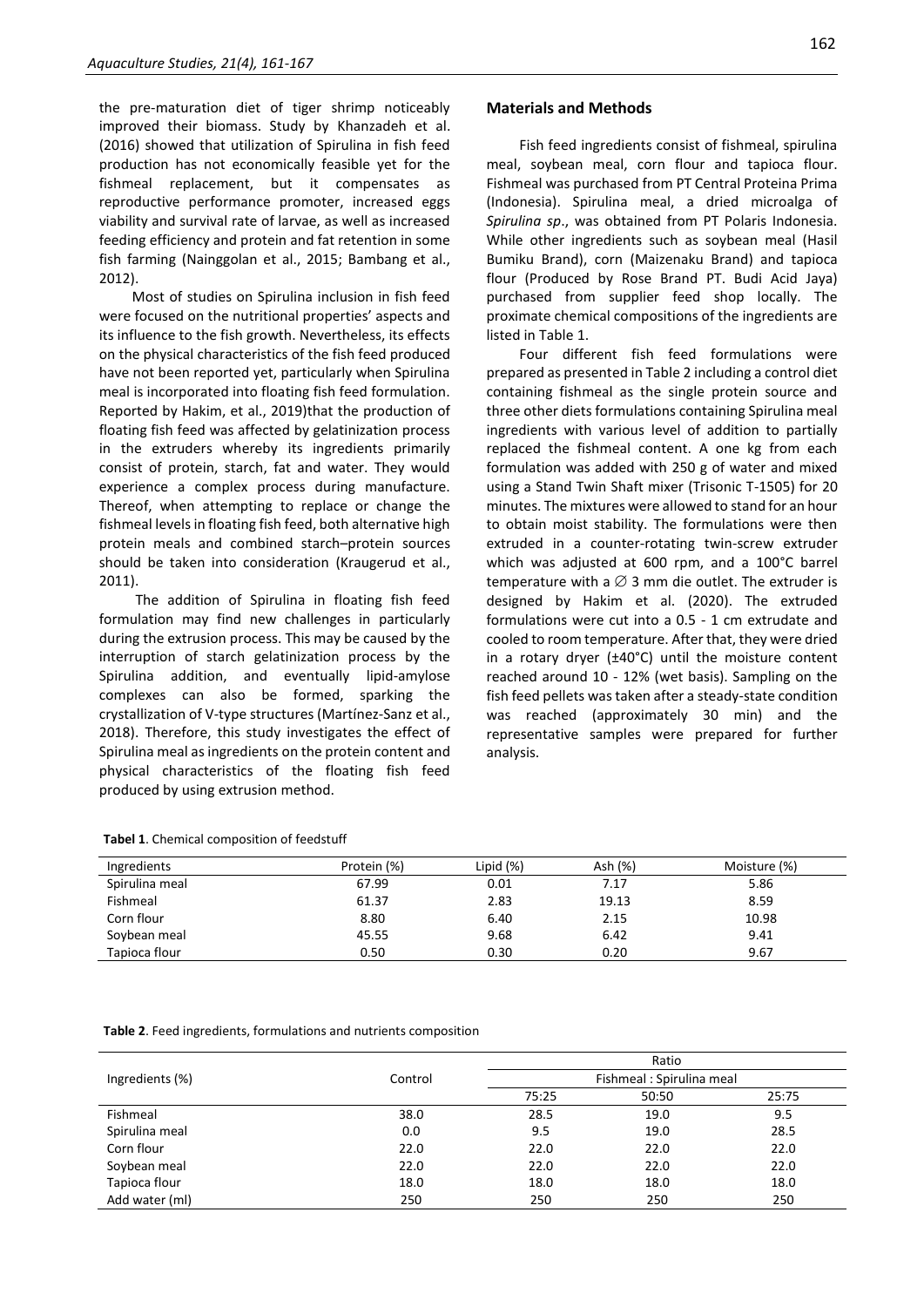#### **Quality Analysis of Floating Fish Feed**

Physical properties analysis of the feed pellets samples from each formulation included the density, floatability, expansion ratio, and hardness. Whilst for the nutritional quality was protein content.

Unit density determined as described by Rosentrater et al. (2009). A random thirty pieces of pellet samples were individually measured in length and diameters with a digital caliper (Mitutoyo Vernier Caliper, Japan) to express volume and weighed using an analytical balance (ViBRA HTR-220E, Japan) to express mass. Average values were then calculated using Eq 1. as unit density number.

Unit density = 
$$
\frac{mass of pellet (mg)}{volume pellet (mm^3)}
$$
 1)

Floatability. Thirty pellets samples from each formulation were added into a 1000 ml beaker glass filled with 800 ml distilled water at room temperature. The number of pellets which remained floating in the water after 30 min was recorded. Floatability was calculated using the following equation (Cruz et al., 2015):

$$
Floatability (%) = \frac{number\ of\ remained\ suspended\ pellet}{number\ of\ total\ pellet\ poured} \times 100 \qquad \qquad 2)
$$

Expansion ratio. Ratio of the feed diameter against the extruder dies (3 mm) was examined from a total of 30 feed pellets from each formulation, and the expansion ratio was measured using a digital caliper following calculation bellow (Kamaruddin et al., 2018) .

$$
Expansion ratio = \frac{pellet \ diameter \ (mm)}{dies \ diameter \ (mm)} \tag{3}
$$

Hardness of the pellets was analyzed using a Texture analyzer (TA-XT2 Stable Micro Systems, England). The value taken was the highest peak before the pellet was broken expressed in Newton (N). Results are based on the average value of 30 samples (Ayadi et al., 2011).

The chemical properties analyzed of raw material were protein, lipid, ash and water content while evaluation for pellets included protein, and water contents. Protein and lipid contents were determined respectively by Kjeldahl and Soxhalet methods, while moisture and ash contents measured by gravimetric method. All the methods performed were in accordance to the Association of Official Analytical Chemist (Association of Official Analytical Chemist, 1990).

#### **Statistical Analysis**

Analysis of each sample formulations were conducted in triplicate. The obtained values were then analyzed by ANOVA (one-way analysis of variance). The means values from different formulations were compared using Tukey's honest significance test set at P<0.05. Statistical analysis was conducted using a Minitab version 17 software.

## **Results and Discussion**

Properties of fish feed pellets included protein and moisture content exhibited at Table 3.

#### **Protein**

Protein content of the floating fish pellets were in range of 35.27 – 38.89%. The highest protein content (38.89±1.26%) was obtained from the formulation with a 25:75 ratios, while the lowest content (35.27±0.18%) was the control sample (Table 3). Inclusion of Spirulina meal into pellets formulation increased the protein content significantly (P<0.5). Amount of protein in fish pellets was in accordance with the level of Spirulina included in formulations since the origin of the protein content of Spirulina used in this research was higher than those of the fishmeal used. It also showed that protein in the Spirulina meal was not noticeably affected by extrusion process in term of its numbers, while other ingredients were constant (Table 1). Protein content in overall pellet formulations showed to meet the minimum amount in accordance to the Indonesian National Standard (SNI) for freshwater fish including Tilapia and Catfish, which is above 28% of protein content.

This finding is similar to investigation reported by Rosas et al. (2019) and Nainggolan et al. (2015) that find the replacement of fishmeal with Spirulina meal has gradually increased crude protein in the pellets. This suggests that Spirulina meal has potential to substitute fish meal in term of protein content sufficiency in fish feed production.

However, the moisture content of all the pellets showed relatively similar values at around 10% (wet basis) (see Table 3) with no significant different among the formulations. These amounts have also met the requirement of the SNI for maximum moisture content in fish feed of a 12% (wet basis).

#### **Expansion Ratio**

The expansion ratio is an important factor during floating fish feed production since it effects on the unit density, floatability and hardness of the pellets produced. Volume expansion on fish pellet is generated by gelatinization process of the raw material formulation in an extruder. Such case of gelatinization occurs also in pellet formulation containing starch and water (dough) that is received high temperature and high pressure during extrusion. At the end of gelatinization, dough leaves screw-barrel through dies then undergoes puffing phenomenon. This was caused by sudden drop of pressure which causes excessive moisture flash-off and formed pores therein.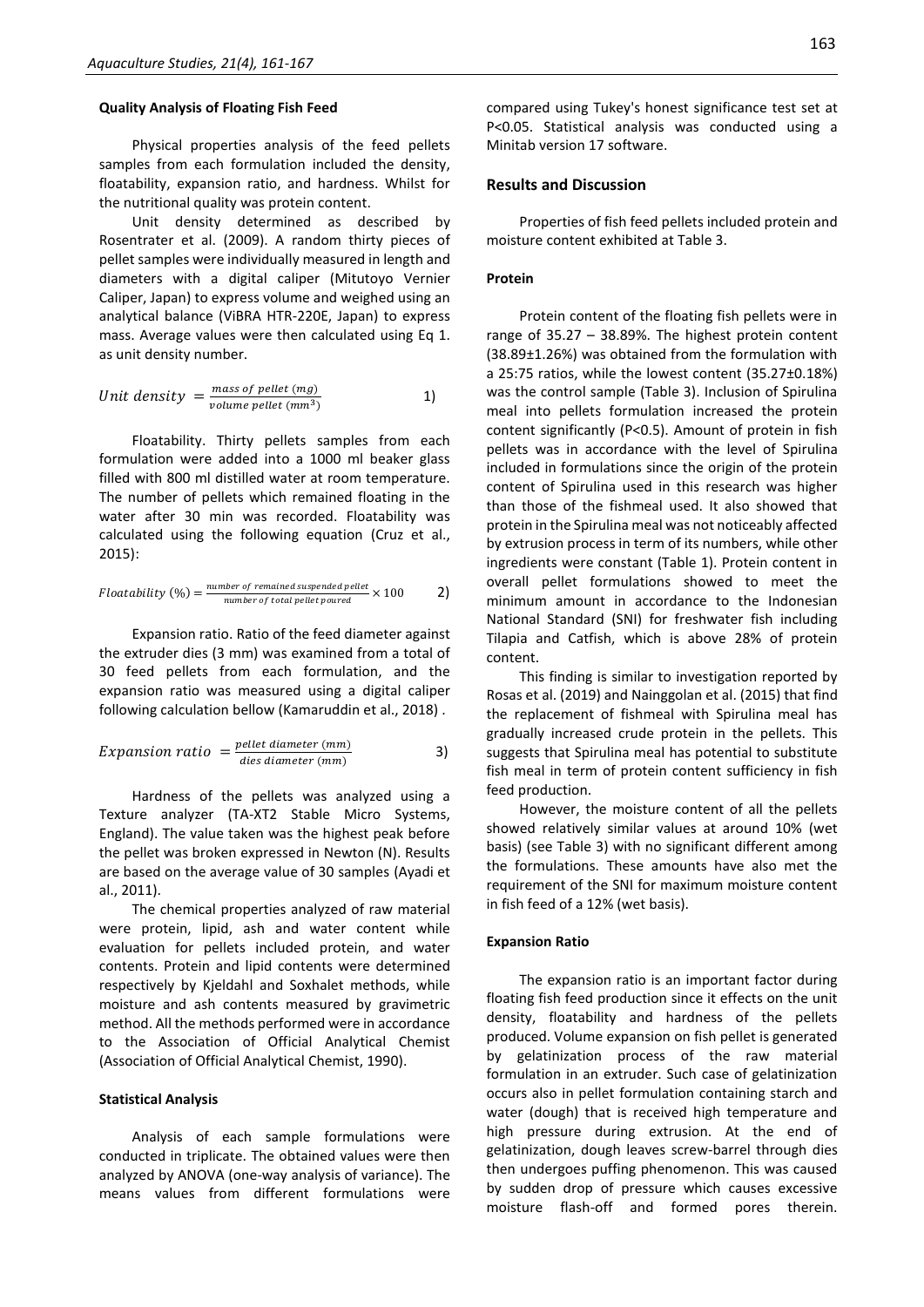Kamaruddin et al. (2018) observed that during the extrusion process, the water becomes nucleated resulting in formation of bubbles in the extruded materials, and upon exiting the die head the materials are expanded due to sudden moisture evaporation.

The pellets expansion ratio (ER) for the overall formulations were found between 1.57 – 1.67 folds. The substitution of fishmeal with 50 and 75% Spirulina meal in formulations enhanced the ER significantly (P<0.05) (see Table 4). The expansion rate was tending to increase in accordance to Spirulina level in formulations.

According to Rosentrater et al. (2009), increasing fishmeal in aquafeed formulation from 30 to 35% significantly reduces the expansion ratio for 15.4%, and vice versa. The presence of protein in fishmeal increases mass viscosity thereby restricting expansion ability. Draganovic et al. (2011) also stated, the inclusion of fishmeal was negatively associated with the radial expansion.

However, the use of plant sources of proteins such as Pea protein isolated enhance the expansion properties of rice starch extrudates. In this case, the protein inclusion effects the extrudate expansion through their ability to alter water distribution within the extruded melt (Philipp et al., 2017). Furthermore, Uribe-Wandurraga et al. (2020) found that the sectional expansion index of corn snack is increased when *Spirulina platensis* biomass is added in formulations.

On the other hand, different result was reported by Martínez-Sanz et al. (2018) that the expansion index is reduced for extruded starch product containing 1-10% Spirulina. This might be caused by the presence of crystallized fatty acids released from Spirulina intracellular components and promote the formation of V-type complexes with amylose resulting in more densely and well-connected porous structures. Meantime, their research used Spirulina containing a 15.1% lipid, a 26.7% protein and a 40.6% ash. Therefore, lower lipid content of Spirulina used in formulation

**Table 3**. Nutritional properties of the fish feed pellets

### **Unit Density**

The unit density of pellets obtained from different formulations were between  $0.47 - 0.63$  mg/mm<sup>3</sup> (Table 4). Addition of Spirulina meal into formulation tended to reduce the unit density of pellets. Moreover, it also showed that the increment of unit density of the formulated pellets was a contrast to the expansion ratio. In comparison with previous study (Hakim et al., 2019), unit density of the produced pellets in present study were lower than those of pellets containing other protein sources i.e. *Hermetia illucens* larva meal (0.959 - 1.032 mg/mm<sup>3</sup> ) and Azolla meal (0.669 - 0.705 mg/mm<sup>3</sup>).

These results are in agreement with previous works conducted by (Uribe-Wandurraga et al., 2020). When starch flour is combined with Spirulina meal, the diameter of extrudate is increased but those are mixed with Spirulina meal show irregular in diameter. This may be caused by the pore size, which is bigger in pellet with Spirulina meal than the control formula. Kamaruddin et al. (2018) stated that bulk density number of floating fish feed related to porosity forming. More porosity of a pellet resulted in lower in its density number.

#### **Floatability**

Pellets floatability from the overall formulations were in range of 94.28 – 100%. The highest floatability was obtained at the ratio of 25:75 formulations, which exhibited all floating pellets during 30 minutes. While the lowest floatability was found at the control sample (Table 4). The floatability was significantly different between control and formula incorporated with Spirulina meal (P<0.05) but insignificant among the Spirulina meal contained pellets. An important

| Protein sources           | Ratio | Protein (%)                   | Moisture (%)                  |
|---------------------------|-------|-------------------------------|-------------------------------|
| Control                   |       | 35.27±0.18 <sup>a</sup>       | $10.29 \pm 1.37$ <sup>a</sup> |
|                           | 75:25 | $36.63 \pm 0.53^b$            | $9.68 \pm 1.19$ <sup>a</sup>  |
| Fish meal: Spirulina meal | 50:50 | $38.48 \pm 0.72$ <sup>c</sup> | $10.16 \pm 1.52$ <sup>a</sup> |
|                           | 25:75 | 38.89±1.26c                   | $10.43 \pm 1.39$ <sup>a</sup> |

Values in the same column with different letters indicate significantly different (P<0.05)

|  |  | Table 4. Physical properties of the fish feed pellets |
|--|--|-------------------------------------------------------|
|--|--|-------------------------------------------------------|

| Protein sources              | Ratio | Expansion ratio<br>(fold)     | Unit density<br>$(mg/mm^3)$   | Floatability (%)              | Hardness (N)                   |
|------------------------------|-------|-------------------------------|-------------------------------|-------------------------------|--------------------------------|
| Control                      |       | $1.57 \pm 0.08$ <sup>a</sup>  | $0.63 \pm 0.01$ <sup>a</sup>  | $95.61 \pm 0.79$ <sup>a</sup> | 41.17±1.34ª                    |
| Fish meal:<br>Spirulina meal | 75:25 | $1.58 \pm 0.13$ <sup>ab</sup> | $0.64 \pm 0.07$ <sup>ab</sup> | $97.89 \pm 1.89$ ab           | $36.22 \pm 5.15$ <sup>ab</sup> |
|                              | 50:50 | $1.67 \pm 0.12^b$             | $0.52 \pm 0.07$ <sup>bc</sup> | $99.44 \pm 0.96^b$            | $34.52 \pm 3.89^b$             |
|                              | 25:75 | $1.65 \pm 0.04^b$             | $0.47 \pm 0.02$               | $100.00 \pm 0.00^{\circ}$     | $32.53 \pm 1.62^b$             |

Values in the same column with different letters indicate significantly different (P<0.05)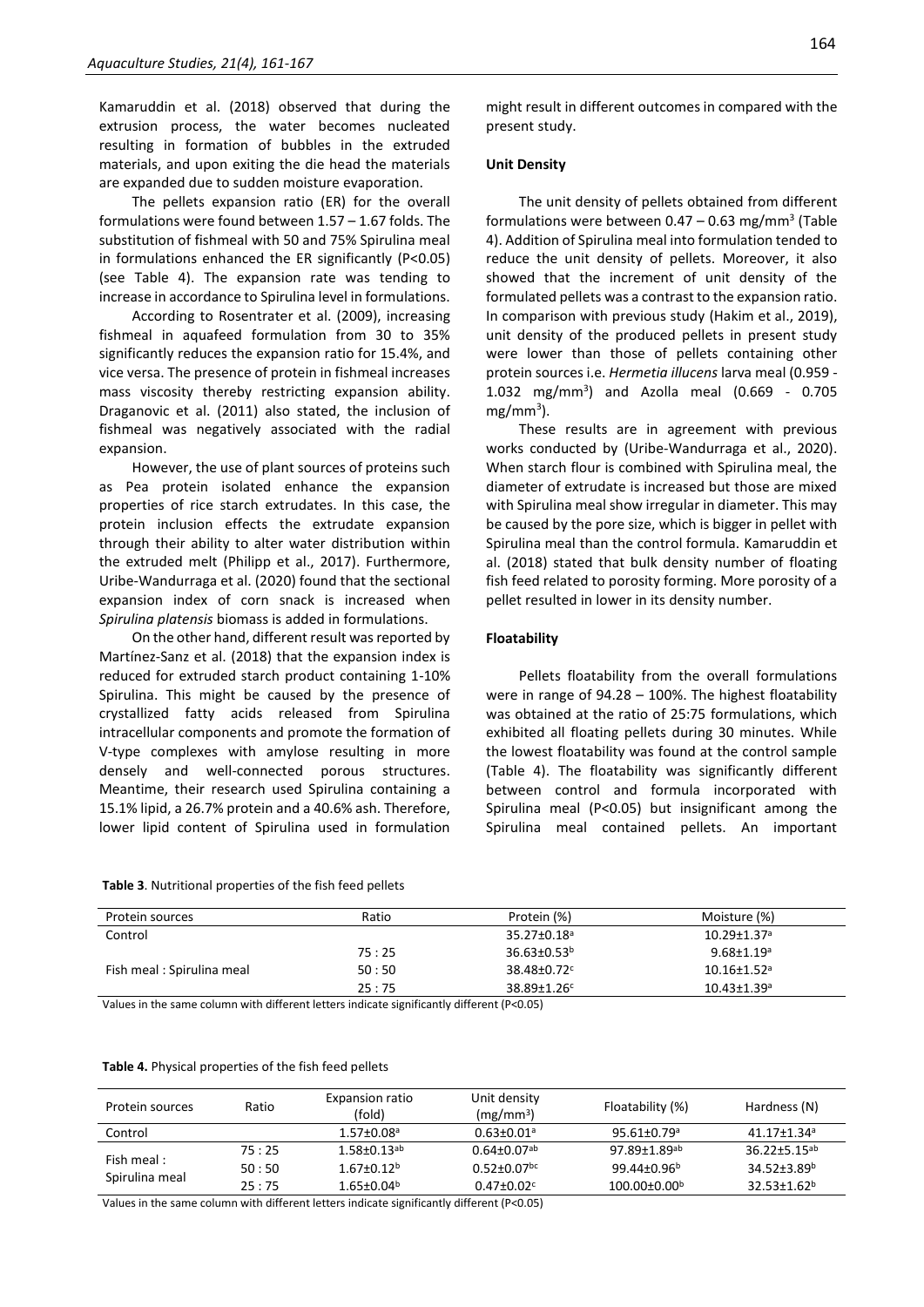parameter that determines the quality of fish feed is its ability to float in water (floatability), whereas fish feed that quickly sinks in water cannot be utilized optimally by fish resulted in in very low efficiency (Mulia et al., 2017).

The floatability of pellets is strongly related to the unit density of the pellets. The smaller unit density the easier fish pellet to float on water due to its lighter structure. Purwasasmita and Roland (2008) mentioned that a pellet will float if the unit density of pellet is lower than density of water i.e. 1 mg/mm<sup>3</sup>. The experimental result showed all treatments produced pellet with unit density lower than 1 mg/mm<sup>3</sup>. However, there were found pellets which are not floating. It might be caused by the increased unit density by water intrusion through pellets surface area.

#### **Hardness**

The extrudate hardness essentially refers to physical integrity of the finished product in terms of handling and transport, which relates to the initial rupture of the extrudates. In general, pellet from all formulations had ranging hardness 32.53 – 41.17 N (Table 4), with the highest value found at the control sample. Increased level of Spirulina meal in the formulations reduced the hardness which are demonstrated by the pellets with ratio of 50:50 and 25:75 formulations exhibiting significant lower hardness than that of control sample. In contrast, increased level of fishmeal resulted in increased extrudate hardness. Similar result was also reported by (Draganovic et al., 2011) that observed the level of fishmeal and feed moisture were dominant factors influencing the extrudate hardness.

Moreover, the addition of Spirulina for up to 8% into corn extrudates caused a decrease in hardness (Tańska et al., 2017). Decreasing in hardness by Spirulina inclusion in fish pellet production could be related to the increased expansion and thinner pellet walls (Kraugerud et al., 2011). Fish feed pellets containing larger proportions of plant-derived protein meals showed a lower specific hardness than the reference fish feed, it is likely in regard with the longitudinal expansion which would generate larger lateral surfaces. The texture would thus be more fragile, and less force to break the pellets (Martin et al., 2019).

The hardness of fish feed value is very varied. For instance, Alcaraz et al., (2021) resulted in hardness value of fish feed which added microalgae about 13.63-28.88 N. Further, Kraugerud et al., (2011) stated extruded fish feed have hardness value around 45-107 N while in a commercial extruded fish feed was 46,1 N. A suitable hardness value relied on the user requirement who must consider two factors that were between hardness and floatability. So could be obtained a balance on those physical qualities. Based on result in this study, the reasonable ratio was 25:75 in which decreasing hardness value remained within range value but other

## **Conclusion**

Spirulina meal showed potential for substitution of fishmeal in floating fish feed production. The formulation at ratio of 25:75 (fishmeal: Spirulina meal) resulted the best pellets produced in regards with floatability. The spirulina included formulations produced pellets with higher protein content (38.89%) and expand ratio (1.65 fold), with the lowest unit density (0.47 mg/mm<sup>3</sup>) and hardness and the highest floatability (100%). Therefore, Spirulina meal can be an alternative protein source to improve the protein content and physical quality in floating fish pellet production.

# **Ethical Statement**

Not applicable

# **Funding Information**

This research was funded by the Indonesian Research Institute for Fisheries Post-Harvest Mechanization (Ministry of Marine Affairs and Fisheries Republic Indonesia)

#### **Author Contribution**

Arif Rahman Hakim and Putri Wullandari conceptualization and designed the experiment. Tri Nugroho Widiyanto investigation the experiments. Putri Wullandari and Naila Zulfia conducted data analyses. Arif Rahman Hakim, Putri Wullandari and Bakti B Sedayu written and reviewed the manuscript.

# **Conflict of Interest**

The author(s) declare that they have no known competing financial or non-financial, professional, or personal conflicts that could have appeared to influence the work reported in this paper

#### **Acknowledgements**

The Authors acknowledge Luthfi Assadad, MSc, Head of Research Institute for Fisheries Postharvest Mechanization, who facilitated a Laboratory and equipments to succeed in this research

#### **References**

Alcaraz, R., Hernández-Contreras, A., Iglesias, P., & Hernández, M.D. (2021). Effect of the inclusion of microalgae on the physical properties of extruded feed for gilthead seabream (Sparus aurata L.). *Algal Research*, *53*(September 2020). https://doi.org/10.1016/j.algal.2020.102167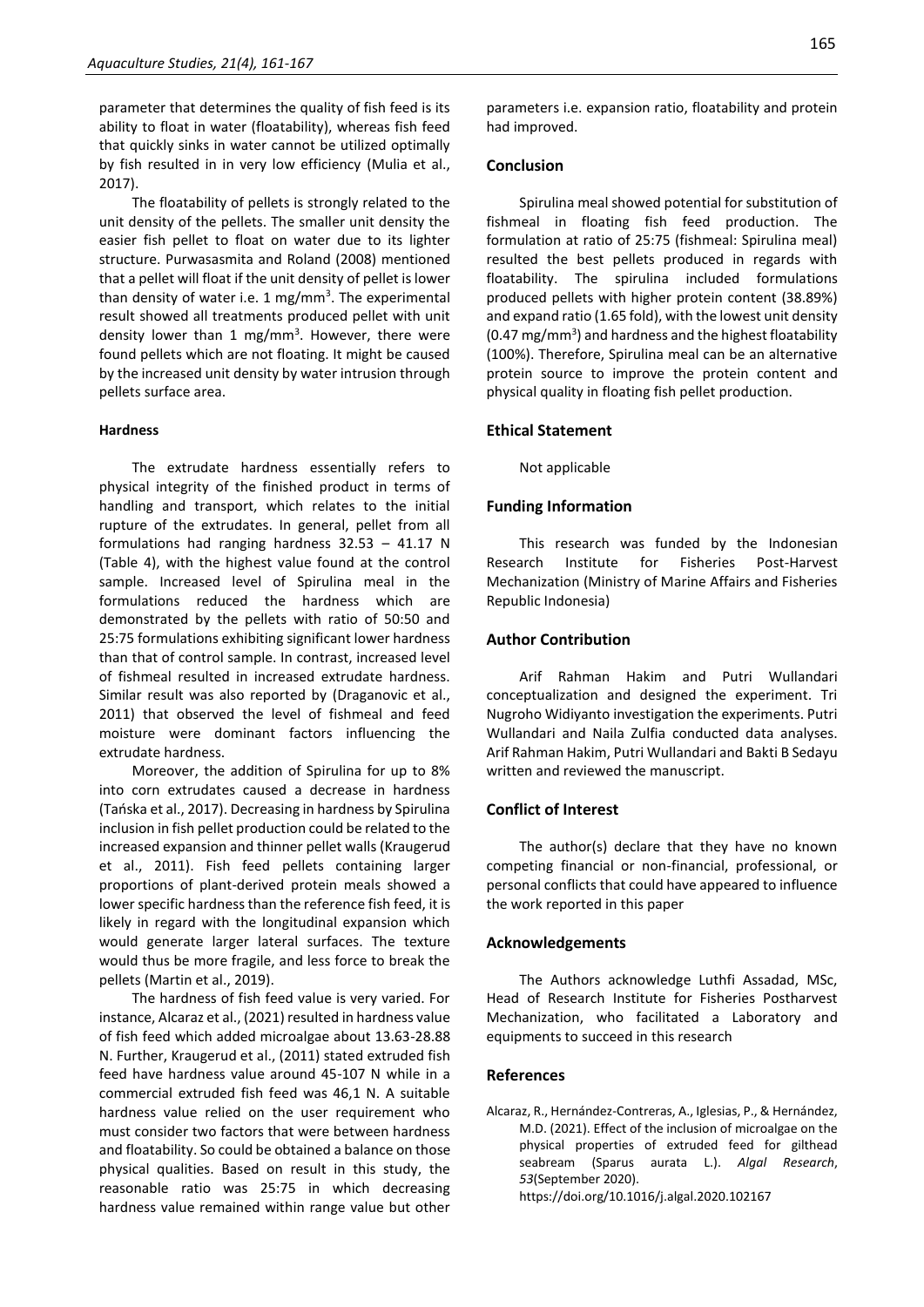- Association of Official Analytical Chemist. (1990). *Official Methods of Analysis. 15th Edition. Agricultural Chemical; Contaminant; Drugs* (K. Helrich (ed.); Vol. 1, Issue Volume 1). Association of Official Analytical Chemist, Inc.
- Ayadi, F.Y., Rosentrater, K.A., Muthukumarappan, K., & Brown, M.L. (2011). Twin-Screw Extrusion Processing of Distillers Dried Grains with Solubles (DDGS)-Based Yellow Perch (Perca flavescens) Feeds. *Food and Bioprocess Technology*, *5*(5), 1963–1978. https://doi.org/10.1007/s11947-011-0535-5
- Bambang, N., Utomo, P., Rahmatia, F., & Setiawati, M. (2012). Penggunaan Spirulina platensis sebagai suplemen bahan baku pakan ikan nila Oreochromis niloticus The use of Spirulina platensis as tilapia Oreochromis niloticus diet supplementation. *Jurnal Akuakultur Indonesia*, *11*(1), 49–53.
- Cruz, C.R. De, Kamarudin, M.S., Saad, C.R., & Ramezani-fard, E. (2015). Effects of extruder die temperature on the physical properties of extruded fish pellets containing taro and broken rice starch. *Animal Feed Science and Technology*, *236*, 137–145.

https://doi.org/10.1016/j.anifeedsci.2014.11.010

Draganovic, V., van der Goot, A.J., Boom, R., & Jonkers, J. (2011). Assessment of the effects of fish meal, wheat gluten, soy protein concentrate and feed moisture on extruder system parameters and the technical quality of fish feed. *Animal Feed Science and Technology*, *165*(3– 4), 238–250.

https://doi.org/10.1016/j.anifeedsci.2011.03.004

Hakim, A.R., Handoyo, W.T., Fauzi, A., & Sarwono, W. (2020). Desain dan Kinerja Mesin Ekstruder Twin Screw untuk Pembuatan Pakan Ikan Terapung. *Jurnal Keteknikan Pertanian*, *7*(2), 129–136.

https://doi.org/10.19028/jtep.07.2.129-136

- Hakim, A.R., Handoyo, W.T., Novianto, T.D., & Prasetyo, A.W. (2019). Effects of Twin-Screw Extruders Condition to Physical Properties of Floating Fish Feed. *Jurnal Perikanan Universitas Gadjah Mada*, *21*(2), 79. https://doi.org/10.22146/jfs.44821
- Hakim, A.R., Kurniawan, K., & Siregar, Z.A. (2019). Pengaruh Penggantian Tepung Ikan dengan Tepung Larva Hermetia illucens dan Azolla sp . terhadap Kualitas Pakan Ikan Terapung. *Jurnal Riset Akuakultur*, *14*(2), 77–85. https://doi.org/http://dx.doi.org/10.15578/jra.14.2.201 9.%25p
- Kamaruddin, M.S., de Cruz, C.R., Saad, C.R., Romano, N., & Ramezani-Fard, N. (2018). Effects of extruder die head temperature and pre-gelatinized taro and broken rice flour level on physical properties of floating fish pellets .pdf. *Animal Feed Science and Technology*, *236*, 122–130. https://doi.org/https://doi.org/10.1016/j.anifeedsci.20 17.12.007
- Khanzadeh, M., Esmaeili Fereidouni, A., & Seifi Berenjestanaki, S. (2016). Effects of partial replacement of fish meal with Spirulina platensis meal in practical diets on growth, survival, body composition, and reproductive performance of three-spot gourami (Trichopodus trichopterus) (Pallas, 1770). *Aquaculture International*, *24*(1), 69–84. https://doi.org/10.1007/s10499-015- 9909-4
- Kraugerud, O.F., Jørgensen, H.Y., & Svihus, B. (2011). Physical properties of extruded fish feed with inclusion of different plant (legumes, oilseeds, or cereals) meals. *Animal Feed Science and Technology*, *163*(2–4), 244– 254. https://doi.org/10.1016/j.anifeedsci.2010.11.010

Laining, A., Trismawanti, I., Kamaruddin, K., & Makmur, M. (2017). Caratenoid-enriched diet for pre-maturation stage of pond-reared tiger shrimp, Penaeus monodon part I. The effects on growth, pigmentation and whole body nutrient content. *Indonesian Aquaculture Journal*, *12*(2), 59–66.

https://doi.org/10.15578/iaj.12.2.2017.59-66

- Martin, A., Osen, R., Greiling, A., Karbstein, H.P., & Emin, A. (2019). Effect of rapeseed press cake and peel on the extruder response and physical pellet quality in extruded fish feed. *Aquaculture*, *512*(July), 734316.
- https://doi.org/10.1016/j.aquaculture.2019.734316 Martínez-Sanz, M., Fabra, M.J., G. Gómez-Mascaraque, L., & López-Rubio, A. (2018). Structural effects of microalgae additives on the starch gelatinisation process. *Food Hydrocolloids*, *77*, 257–269.

https://doi.org/10.1016/j.foodhyd.2017.10.002

- Ministry of Marine Affairs and Fisheries. (2017). *Indonesia Marine and Fisheries Book*. Ministry of Marine and Affairs and Fisheries.
- Mulia, D.S., Wulandari, F., & Maryanto, H. (2017). Uji Fisik Pakan Ikan Yang Menggunakan Binder Tepung Gaplek. *Jurnal Riset Sains Dan Teknologi*, *1*(1), 37–44.
- Nainggolan, A., Sudrajat, A.O., Bambang, N., Utomo, P., & Harris, E. (2015). Peningkatan kinerja reproduksi, kualitas telur, dan larva melalui suplementasi Spirulina dikombinasi dengan injeksi Oocyte dveloper pada induk ikan lele (Clarias sp) betina. *Jurnal Riset Akuakultur*, *10*(2), 199–210.
- Philipp, C., Oey, I., Silcock, P., Beck, S.M., & Buckow, R. (2017). Impact of protein content on physical and microstructural properties of extruded rice starch-pea protein snacks. *Journal of Food Engineering*, *212*, 165– 173. https://doi.org/10.1016/j.jfoodeng.2017.05.024
- Purwasasmita, B.S., & Roland, P. (2008). Sintesa, karakterisasi dan fabrikasi material berpori untuk aplikasi pelet apung (floating feed). *Jurnal Bionatura*, *10*(1), 13–28.
- Raji, A.A., Alaba, P.A., Yusuf, H., Abu Bakar, N.H., Mohd Taufek, N., Muin, H., Alias, Z., Milow, P., & Abdul Razak, S. (2018). Fishmeal replacement with Spirulina Platensis and Chlorella vulgaris in African catfish (Clarias gariepinus) diet: Effect on antioxidant enzyme activities and haematological parameters. *Research in Veterinary Science*, *119*(April), 67–75.

https://doi.org/10.1016/j.rvsc.2018.05.013

- Rosas, V.T., Monserrat, J.M., Bessonart, M., Magnone, L., Romano, L.A., & Tesser, M.B. (2019). Fish oil and meal replacement in mullet (Mugil liza) diet with Spirulina (Arthrospira platensis) and linseed oil. *Comparative Biochemistry and Physiology Part - C: Toxicology and Pharmacology*, *218*(October 2018), 46–54. https://doi.org/10.1016/j.cbpc.2018.12.009
- Rosentrater, K.A., Muthukumarappan, K., & Kannadhason, S. (2009). Effects of ingredients and extrusion parameters on aquafeeds containing DDGS and potato starch. *Journal of Aquaculture Feed Science and Nutrition*, *1*(1), 22–38.
- Sheikhzadeh, N., Mousavi, S., Hamidian, G., Firouzamandi, M., Khani Oushani, A., & Mardani, K. (2019). Role of dietary Spirulina platensis in improving mucosal immune responses and disease resistance of rainbow trout (Oncorhynchus mykiss). *Aquaculture*, *510*(March), 1–8. https://doi.org/10.1016/j.aquaculture.2019.05.009
- Tańska, M., Konopka, I., & Ruszkowska, M. (2017). Sensory, Physico-Chemical and Water Sorption Properties of Corn